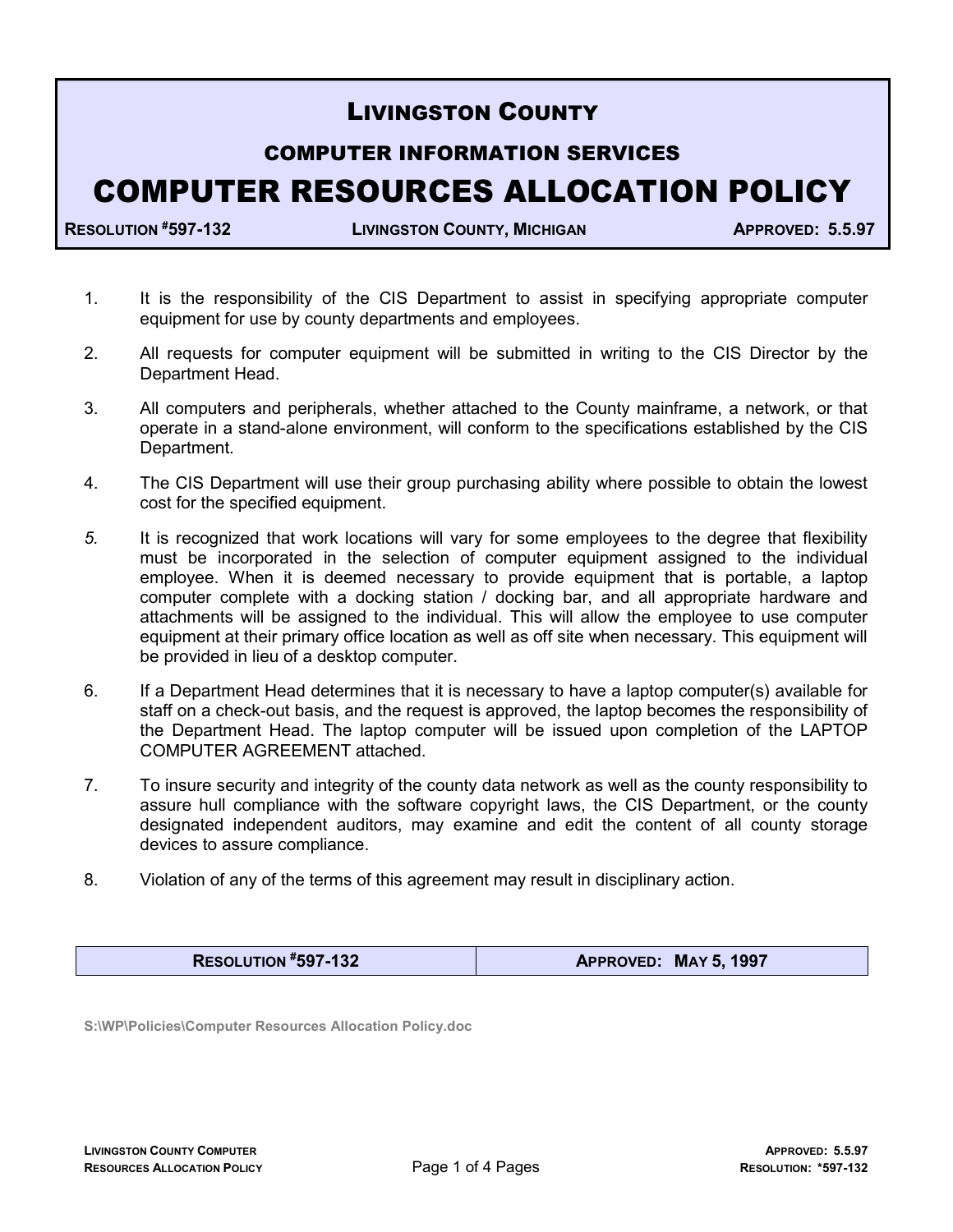## LAPTOP COMPUTER AGREEMENT

In exchange for the use of a Livingston County laptop computer, either at work or away from work, I understand and agree to the following:

- 1. That it is the responsibility of the CIS Department to assist in specifying appropriate computer equipment for use by county departments and employees.
- 2. That all requests for computer equipment will be submitted in writing to the CIS Director by the Department Head.
- 3. That all laptop computers, whether attached to the county mainframe, a network, or that operate in a stand-alone environment, will conform to the specifications established by the CIS Department.
- 4. That when it is necessary to provide equipment that is portable, a laptop computer complete with a docking station\docking bar, full size monitor, keyboard and mouse will be assigned to the individual. The laptop computer will be provided in lieu of a desktop computer.
- 5. That if it is determined that it is necessary to have a laptop computer(s) available for staff on a check-out basis the laptop becomes the responsibility of the Department Head.
- 6. That to ensure compliance with copyright laws and compatibility with the county system, only licensed programs authorized by Livingston County or one of its departments, may be stored on the laptop computer.
- 7. That to insure security and integrity of the county data network as well as the county responsibility to assure full compliance with the software copyright laws, the CIS Department, or the county designated independent auditors, may examine and edit the content of all county storage devices to assure compliance.
- 8. That the use of any County computer is a privilege which may be revoked by the CIS Department at any time for abusive conduct. Such conduct would include, but is not limited to, the altering of system software, the placing of unlawful information, computer viruses or harmful programs on or through the computer network in either public or private files or messages. The staff of the CIS Department reserves the right to remove files, limit or deny access and refer for other disciplinary action.
- 9. That the use of the laptop computers is for County business purposes only and in order of priority those uses are:
	- A. Specific departmental software applications.
	- B. Office support applications.
	- C. General information shared on network.
	- D. Communication.
- 10. That the CIS Department does not warrant that the functions of the network system to which a laptop may be attached to will be error free or uninterrupted; nor shall it be liable for any direct or indirect, incidental, or consequential damages (including lost data or information) sustained or incurred in connection with the use, operation, or inability to use the system.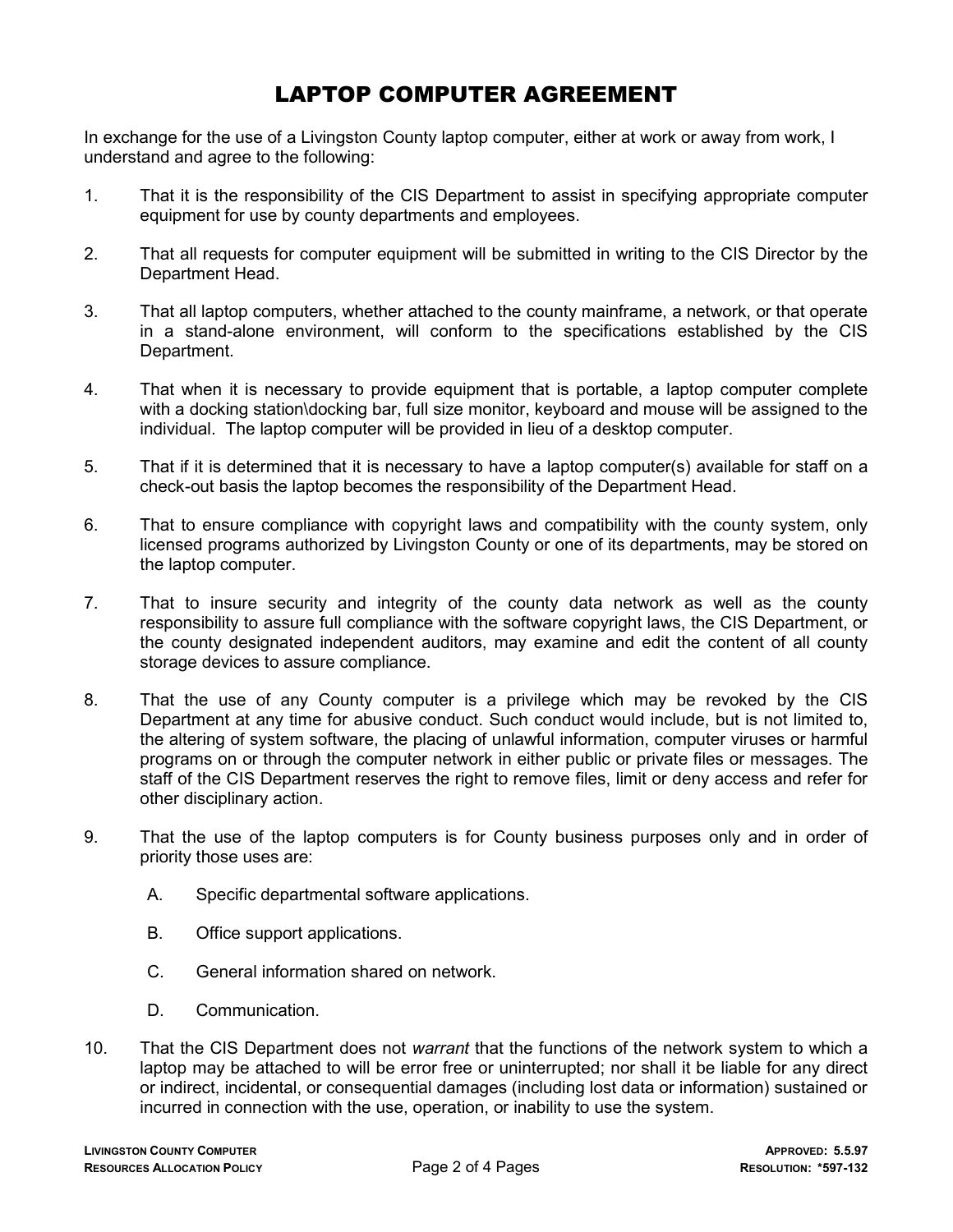- 11. That the laptop computer and any associated passwords are intended for the exclusive use of the Livingston County staff person to whom they are assigned. Any problems which arise from the misuse of a user's password are the responsibility of the staff member. Any misuse will result in the suspension of use of the laptop. Use of the laptop by someone other than the person to whom it is assigned may be grounds for the loss of the laptop.
- 12. That the violation or breach of any of the terms of this agreement may result in disciplinary action.

 $\overline{a}$ Department Head Date

 $\overline{a}$ Director, CIS Date

RESOLUTION #597-132 **APPROVED: MAY 5, 1997** 

RESOLUTION ATTACHED HERETO

S:\WP\Policies\Computer Resources Allocation Policy.doc